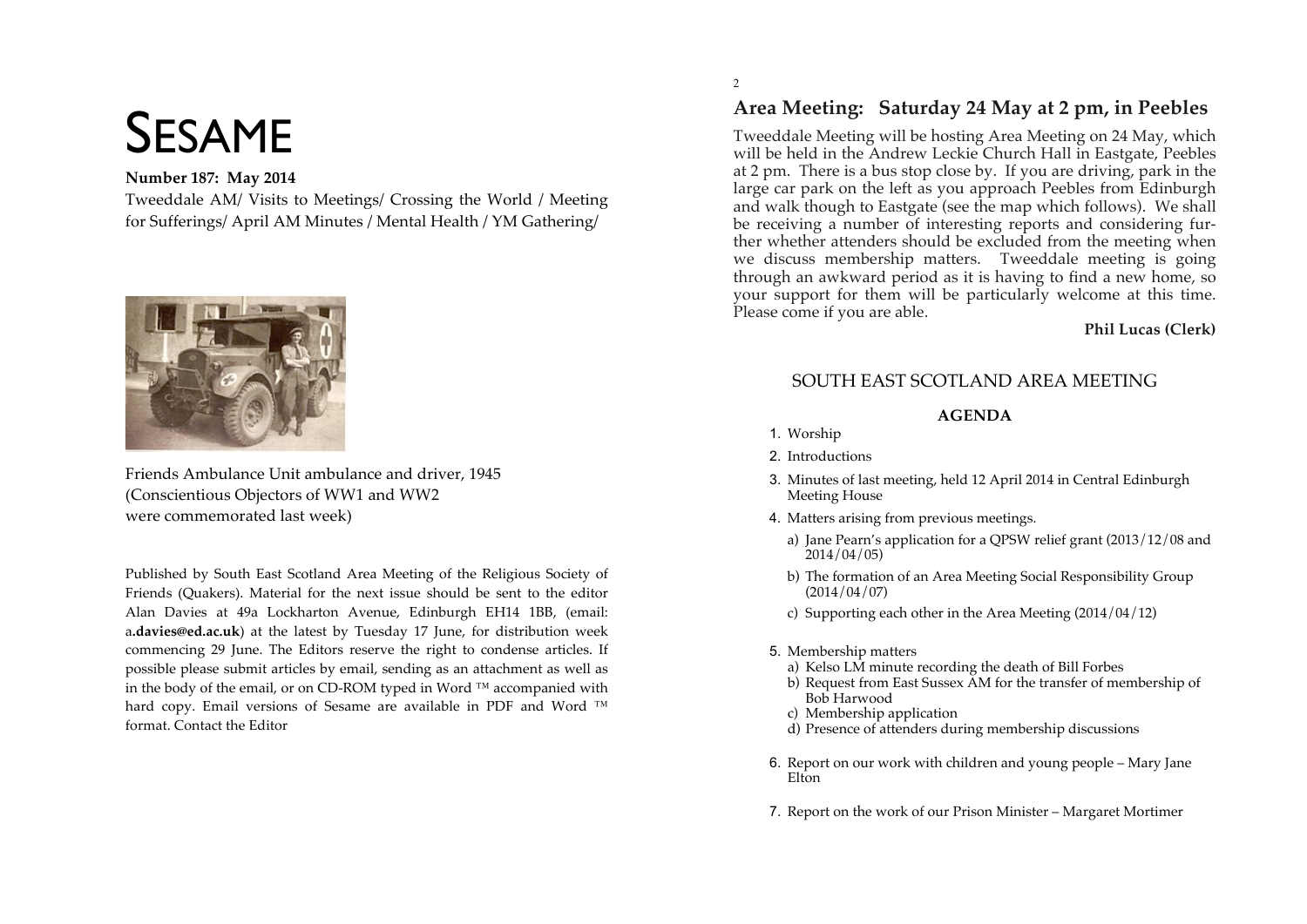- 8. Report on the work of our Archives Group Pat Lucas
- 9. Report from our representative on Quaker Life Representative Council – John Fox
- 10. Appointments
- 11. AOCB
- 12.Correspondence

13.Concluding minute



## **Visiting Other Local Meetings within our Area Meeting**

*IMPORTANT: Please could everyone note that the visit to Tweeddale Meeting in Peebles scheduled for 8 June has unfortunately been cancelled due to changes in Meeting venue. We hope to reschedule this visit in the future when more permanent premises are found.*

We are all encouraged, from time to time, to visit other Local Meetings within our Area Meeting, to help build a shared sense of community. As a nudge in this direction, during 2014, we are suggesting particular Sundays when Friends might like to visit each other. The list below details these plans. Even if you cannot go to the Meetings listed, please hold them in the Light and give them your prayerful support.

| <b>Local Meeting</b> | Date                 | Time               | Place                             |
|----------------------|----------------------|--------------------|-----------------------------------|
| Kelso                | 18 May               | 10:30              | Abbey Row, Kelso                  |
| <b>Barony Street</b> | $22$ June            | 7 pm               | 33 Barony Street, Edinburgh       |
| Portobello/          | $\overline{13}$ July | 10:30              | CHANGES, 108 Market Street,       |
| Musselburgh          |                      |                    | Musselburgh                       |
| Polmont              | 31 August            | $\overline{10:}45$ | <b>Greenpark Community Centre</b> |
| Central Fife         | 28 September         | 10:30              | Hunter Halls, Kirk Wynd,          |
|                      |                      |                    | Kirkcaldy (opposite old Kirk)     |
| Penicuik             | 5 October            | 11:00              | Valleyfield House, 17 High Street |
|                      |                      |                    | (bring & share lunch)             |

All are warmly welcome!

**Marilyn Higgins**

*Clerk of Area Meeting Elders*

## **TOWARDS A QUAKER VIEW OF MENTAL HEALTH**

I attended the conference *TOWARDS A QUAKER VIEW OF MENTAL HEALTH* at Friends House on the 15 March. Over 100 Friends attended, with a wide range of backgrounds brought together by an interest in mental health. The day was split in two: the morning session given over to a series of talks, and the afternoon to workshops.

Jane Muers, Director of the Retreat, opened the morning by giving the day's task – to consider the question: What would characterize a distinctly Quaker understanding of mental health? It was also a hope to build The Retreat's links with Friends, sharing experiences and informing practice. The steps leading to the conference were several; concerns raised by young Friends who chose mental health charities

3

4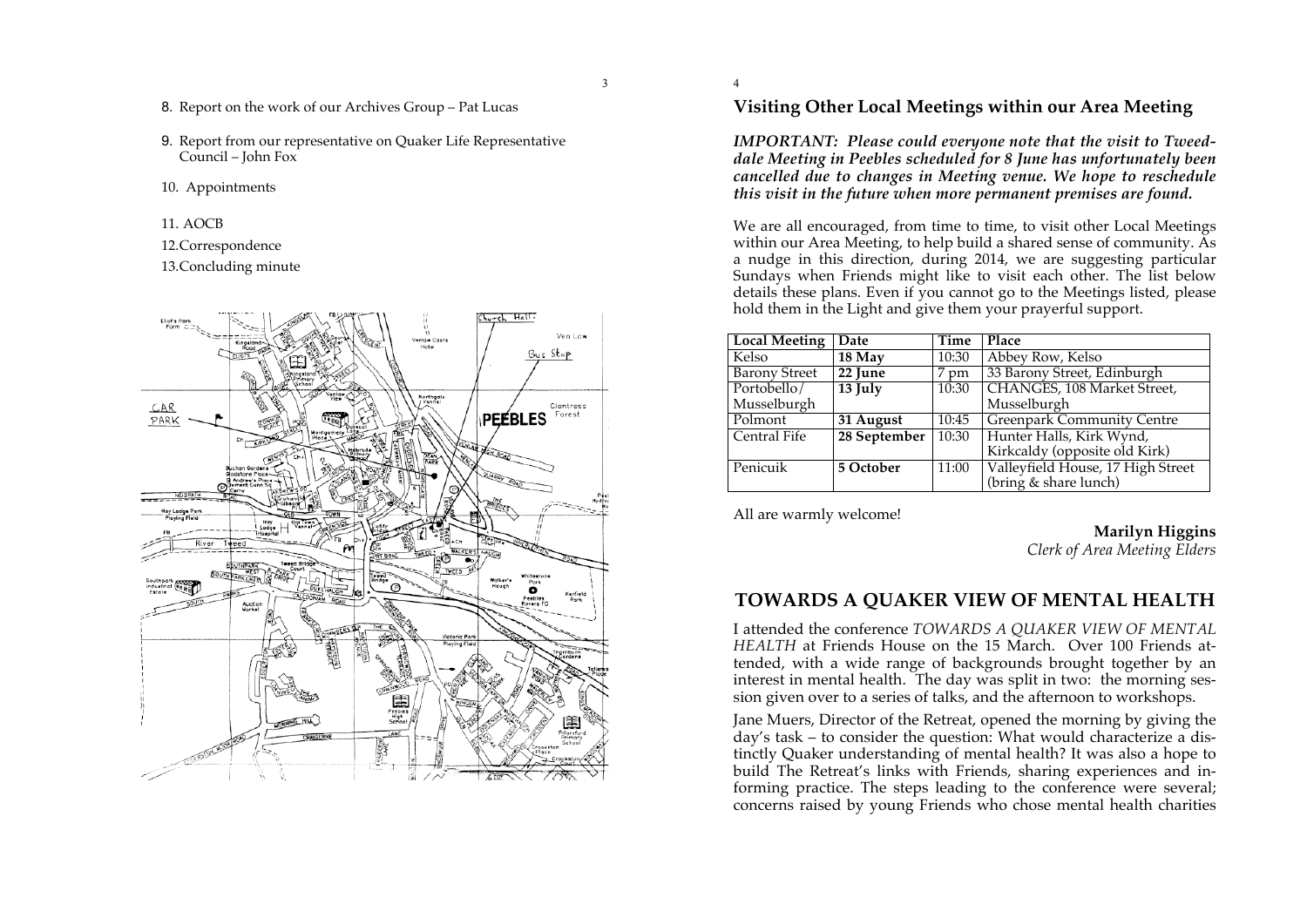6

for their appeal but hoped to raise the profile of mental health issues amongst Friends, had led to the formation of a mental health cluster on the Quaker Life Network. The core group are working at present on the stories project hearing from Friends and Meetings aiming for publication at the end of the year, and the Retreat and active Quaker witness which was behind the day. There are now also annual courses at Woodbrooke designed for Elders and Overseers, Mental Health in our Meetings, hoping to focus on how Meetings can support people with mental health issues and manage the difficulties that arise.

William Tuke, a Yorkshire Quaker, founded the Retreat in 1796, having been appalled by the squalid and inhumane conditions in which patients with mental illness were treated. He came up with the idea of a purpose-built retreat in its own grounds for Quakers with mental illness run by Quakers. It is based on Quaker principles with the belief that there is that of God in every person irrespective of mental state. The philosophy remains one of kindness, what they call mild treatments which are evidence based and early intervention.

Paul Farmer, the Chief Executive of Mind, then spoke about the external environment and the situation mental health services are in. There has been a disproportionate cut in the budget for mental health. Changes to welfare provision have also had a significant impact on those with mental health problems.

He stressed the challenges in particular of finding services for young people with emerging psychosis, and the issues for those without capacity. He said there was a need to address mental health in the workplace as it was the biggest cause of sickness and not adequately dealt with.

We then heard from a user of services, a carer and a Quaker working in Mental Health, all with a Quaker perspective on their own experiences. These were all enlightening and moving accounts of people struggling and coming to terms with mental health problems.

After lunch we were split into small working groups to look at a series of questions including: what would characterize a distinctively Quaker understanding of Mental Health? what we can learn from Friends' experience of mental health issues, their own and others and within our meetings? in what way can we ground our witness? and might a network of Quakers in Mental Health be valuable?

This was a large task and the discussions were preliminary and not concluded. Some spoke of wishing for more guidance in dealing with issues within meeting and the lack of guidance in faith and practice.

A common thread was that the Quaker approach to mental health is firmly rooted in Quaker testimonies, especially the testimonies to equality and truth. Another distinctive Quaker response is respect for that of god in everyone leading to a perspective on mental illness with a concern for the whole person and the whole of society. Kindness, mild treatment and walking alongside are key characteristics. But so is respect for others, with firm boundaries.

There was recognition that examples of all kinds of mental illness can be found amongst our members and attenders and can impact on our meetings in unexpected ways, sometimes in ways Friends find distressing. There is a great deal of fear and prejudice towards mental illness in our society and Quakers are not immune to it. Making space for sharing and talking about our own encounters with mental illness and those who are mentally ill can be a way of dealing with our fears and exposing our prejudices.

With regards to grounding our witness, it was clear we need both a spiritual grounding and the means for practical action. As a faith community, a big priority is to nurture and support those who suffer mental distress and also those who have to live alongside it or have a role in alleviating that suffering. The meeting for worship and how we apply our testimonies are the cornerstones. It is not realistic or fair to expect Elders and Overseers to do all the work in providing support and assistance and as a meeting we all must share the responsibility. It was suggested that we might adapt the concept of circles of support, or foster a pattern of supportive Friends or even arrange a local meeting "for sufferings".

Regarding a network of Quakers in mental health, Friends shared a number of ideas but there was uncertainty here, and as many questions as answers. This one-day event was successful and further collaboration between the Retreat, General Meeting and the Quaker Life Network cluster on mental health was thought a good idea; for example, in planning events at Yearly Meeting Gathering. The Quaker Life focus on helping meetings that are encountering mental health issues is very valuable. It was wondered whether this could be the vehicle to develop some kind of framework for spiritual accompaniment and circles of support for Friends. Or would this replicate self help groups out there already? A partnership with campaigning organizations such as MIND, Rethink Mental Health, and the Mental Health Foundation is one possibility.

#### **Meg Davies**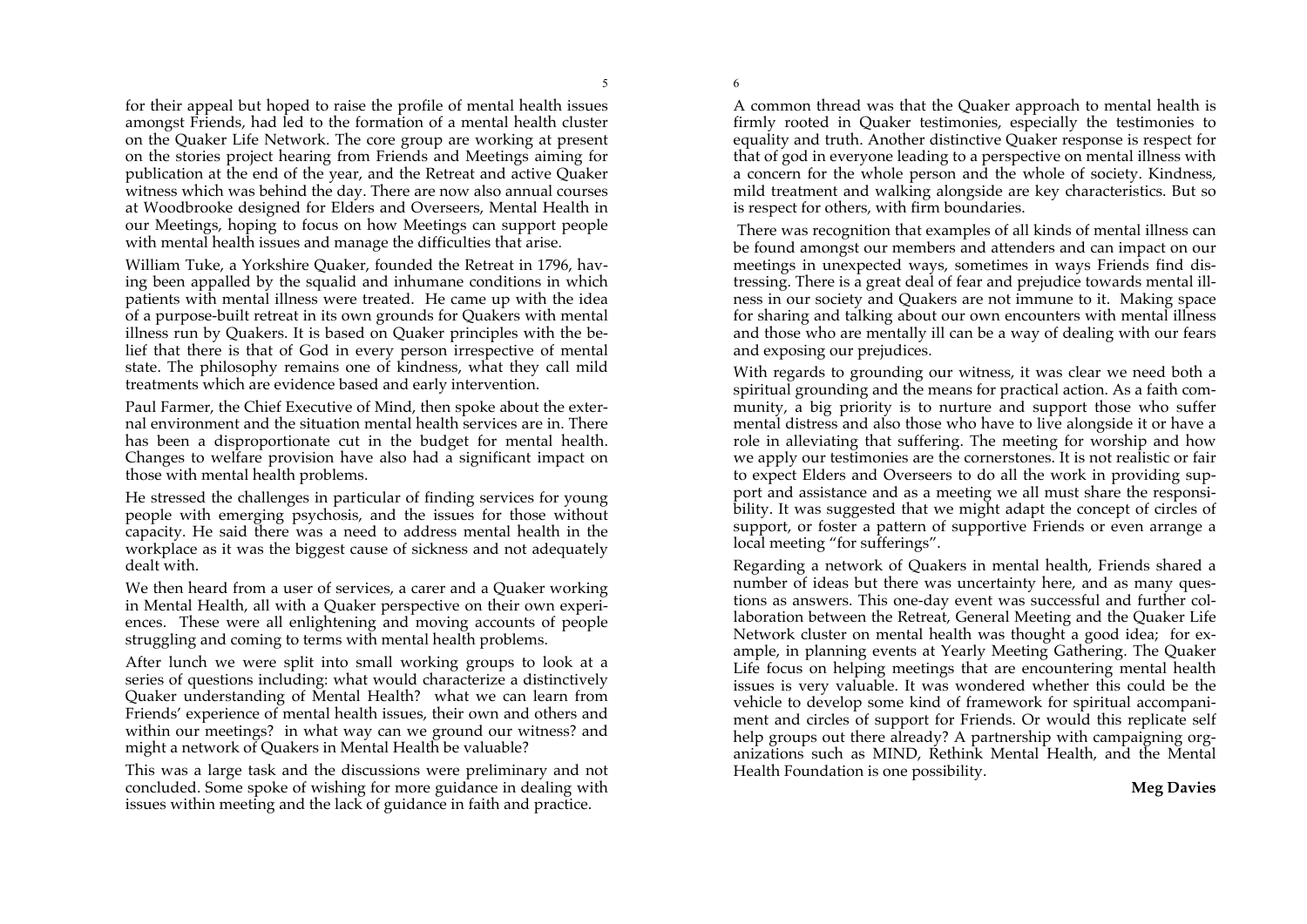7

# **Crossing the World**

*Death, then, being the way and condition of life, we cannot love to live, if we cannot bear to die.*

William Penn, 1693

Last month I took delivery of my coffin. When I tell people this, the usual reaction is embarrassment or nervous laughter. Are they anxious that preparing for death is inviting it closer? I can't see it like that.

The decision to give the coffin a place in my home arose almost by accident. To spare my family worry and expense, I'd made a funeral plan. I wanted a plain wooden box from sustainable sources and I'd found someone who could make it. But it's a small-scale business and they couldn't store it for me. Once I'd seen their photos I thought it was a shame to waste the craftsmanship, only for it to be buried or burnt. And I had just the place for it.

Made from Scottish larch with dovetail and 'dowel-and-biscuit' joints, it has hemp handles - no metal or plastic fixings. Rectangular rather than the traditional shape, the only hint of its ultimate purpose is the lid – slightly rounded at the head end, a little tapered at the foot. It sits now in my bedroom, draped with a beautiful piece of silk. It's practical too, holding several spare blankets. I will have a lifetime's use of my simple, unremarkable box. And when the time comes it will travel with me.

Macabre? I don't think so. I will die: so will we all. That much is certain. What could be more natural, or more necessary? The world is already too crowded with humans. As I moved the furniture to make room for my coffin I had a sense of peace and quiet pleasure. Some mental and emotional blocks seemed to shift too. I have made space for my death, neither dwelling on it nor averting my eyes from it, and in doing so it feels as though I've made more space for living.

I've been asked how I feel about waking up every morning to this *memento mori.* Quite comfortable, actually. Seeing it makes me smile and encourages me to make the most and the best of the day ahead. 'Live each day as if it was your last': it's good counsel, if not to be taken literally. Not abandoning the chores and the difficult phone call, but valuing every moment and each person I encounter. Not deferring being a better, more faithful Quaker until tomorrow, next week, next year. Because each today is all I have. It's advice that's no easier to follow than it was before – but at least I have an inescapable daily prompt.

**Jane Pearn**

# **Yearly Meeting Gathering – Bath 2014**

The bookings are in, the draft timetable is in place, and almost two thousand of us will be descending on the University of Bath in early August. Is that all we need to do now - sit back and think about what to pack? Of course not, because we shall all be part of that gathering, whether we have been involved in planning, asked to speak, presenting a report, taking part in the groups fair, or equally importantly, a Friend on the bench. And those who can't join us have just as much part to play as we consider the wonderful act of 'Spiritual preparation'. This document, headed 'What is means to be a Quaker today' is already in our meetings, and the time is right to gather together in our local communities and do the real business of preparing our hearts and minds.

For two Yearly Meetings we have dwelt upon our spiritual journeys, and now we come to the final chapter – how does membership affect your journey? Quakers believe in sharing our deepest beliefs and promptings, since this is the way to true discernment. Membership may be one of the manifestations of our commitment, and it may involve deeper attachment or possibly a personal transformation. How does being a member enhance our spiritual journeys? The more we share our thoughts and reflections, the better we shall be prepared for Bath. It can be in whatever community you feel you belong, or online at our forum www.quaker.org.uk/ymforum. The important thing is to do it.

Bath will also provide the opportunity to look forward, at how we live out our faith in the world. What can you bring and share? What is happening in your life and the life of your community to witness to our testimonies? We may not always realise how much our lives do show our beliefs, and it often takes an open discussion with another to appreciate just how our faith shines through. And, if your witness is for peace, what can we learn from the experience of 1914?

The planning committee have been quite clear in discerning that YMG will have time for you as well as for corporate activity, and the programme has many slots when you will need to choose what to do. Not just the Wednesday getaway day, but also the Journeys sessions for which you may need to book a place, the Options that help build our joyous community, and much time to engage with the arts in a variety of forms. Do start thinking about your choices.

And finally, remember the governance of our Yearly Meeting. As usual, our governing bodies will be presenting their reports, with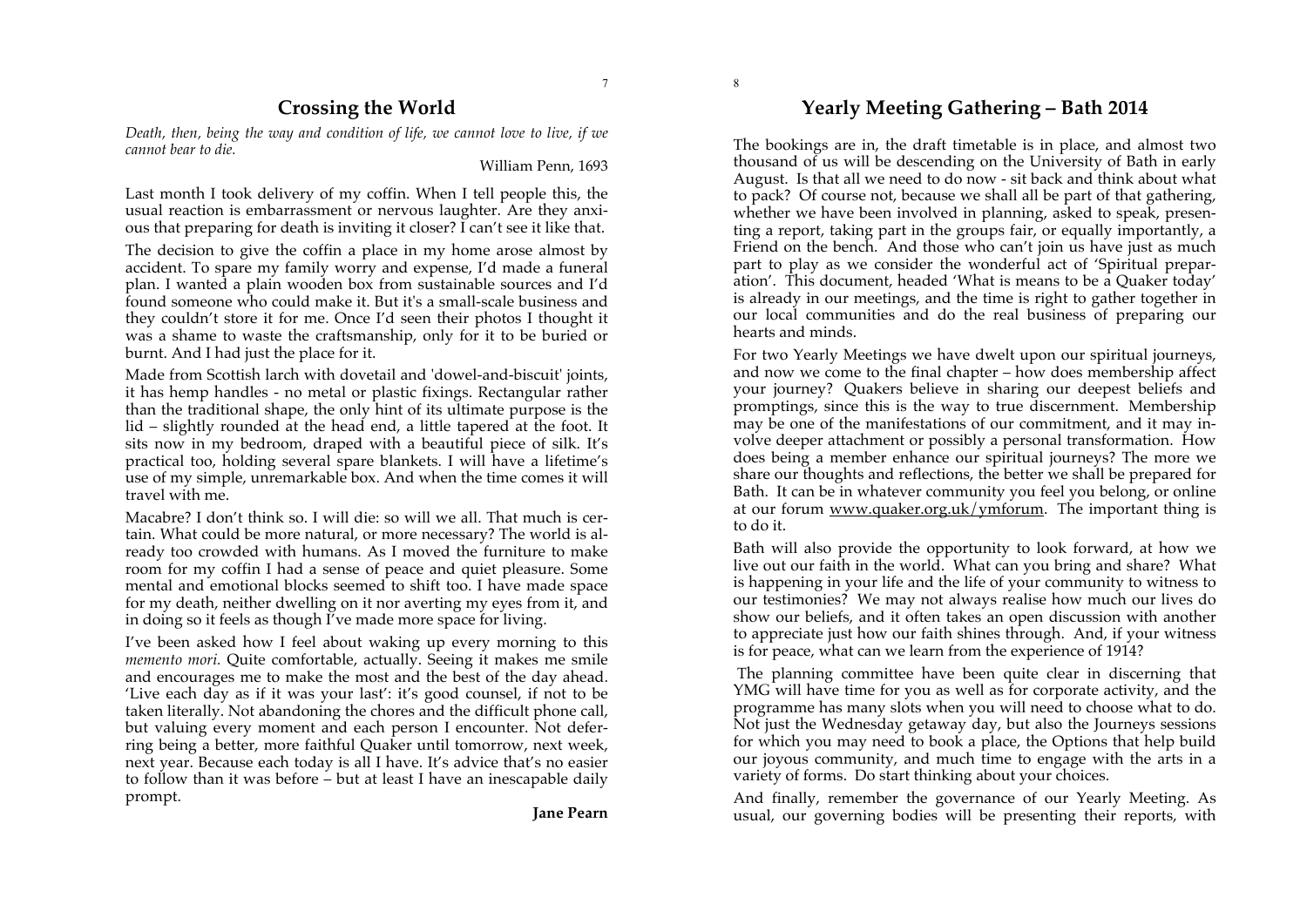preparation sessions in advance. These documents will be in your meetings in June, and essential reading for all of us, to know what is being done in our name. Read in advance, and come prepared!

**Colin Billett** – Yearly Meeting Agenda Committee **Cancellation of Tweeddale's invitation for Friends to Visit** Unfortunately, we can't have the use of Tweedbridge Court any more after the end of May. They are going to pull it down, and then rebuild!

This means that we cannot welcome Friends from other Meetings to visit us on 8 June. We will be able to continue to meet, using a small room in the offices of The Bridge in Peebles. However, this room is only just big enough to take us, and possibly a couple of visitors, but no more.

We are busy searching for something more suitable in size.

#### **Daphne Foster**

9

# **Meeting for Sufferings**

Our April meeting covered a variety of different topics, starting with consideration of some revisions to Chapter 8 of *Quaker Faith & Practice* dealing with Quaker Life Representative Council and Friends Trusts which will go to YM for approval.

Following the decision to recommend to YM that the process of revision of the Book of Discipline should begin, it was agreed that there was a need to set up a group to oversee and coordinate a period of preparation to ensure good communication with Friends and Meetings and possibly arrange conferences, courses *etc*. The Recording Clerk was asked to bring terms of reference for this group to our next meeting, and Nominations Committee was asked to bring forward names. Trustees have been asked to make provision for this work.

We agreed updated terms of reference for Meeting for Sufferings Arrangements Group, and then adopted a statement on economic inequality which had been drafted by QPSW. We felt the statement was a useful starting point and could be used as a basis for action and speaking out.

Members of the Quaker Committee for Christian and Interfaith Relations shared news of their activities over the past year. There have been some difficulties with other groups due to our position on samesex marriage, and the committee has prepared a document on Frequently Asked Questions to try and help with this. Our decision to boycott goods from the Palestinian settlements has caused tension with some Jewish groups. There can often be difficulties with language but other churches value Quaker involvement as we often "ask the difficult questions".

After lunch we considered the interim report from the Minute 36 Group, which was established by Meeting for Sufferings to support and monitor the progress towards fulfilling our commitment to become a low carbon sustainable community. The group is to report to YMG this year when there will be discussions about how this work is to be continued. The report covered some of the work that had been done so far and outlined some of what still needs to be done. We were happy with the report and also pleased to hear the Trustees had been looking at how this work can be supported financially as until now there has been no separate budget for it.

We had several minutes from AMs. We were pleased to hear that North & West Cumbria have agreed to form a single AM to be known as Cumberland AM. Southern Marches AM are looking at the possibility of creating a memorial to the innocent victims of wars at the National Memorial Arboretum, and AMs were asked to contact them if wishing to support this. We had two further minutes expressing concern about the alternative name of "the Light" for the Large Meeting House when letting it to outside groups. Many felt it was not really appropriate to discuss this again as we had dealt with the issue at our meeting in February and we agreed that we were happy with the minute produced then.

Finally we heard from Trustees and the YM Treasurer. There is a surplus of  $\epsilon$ 2 million for 2013, mainly due to legacies, and it has been agreed to use legacies for particular projects. Some concern was expressed about the use of the Co-op Bank. There is an on-going review of banking procedures and QPSW is preparing a note of advice concerning the Co-op Bank which will be sent to AMs.

As usual all the papers for the meeting and the minutes can be accessed on the Quaker website, and there are reports of the meeting in *The Friend* of 11 April.

**Janet Grimwade**

# SOUTH EAST SCOTLAND AREA MEETING

#### **Minutes of Area Meeting held on Saturday 12 April 2014 in Edinburgh Meeting House**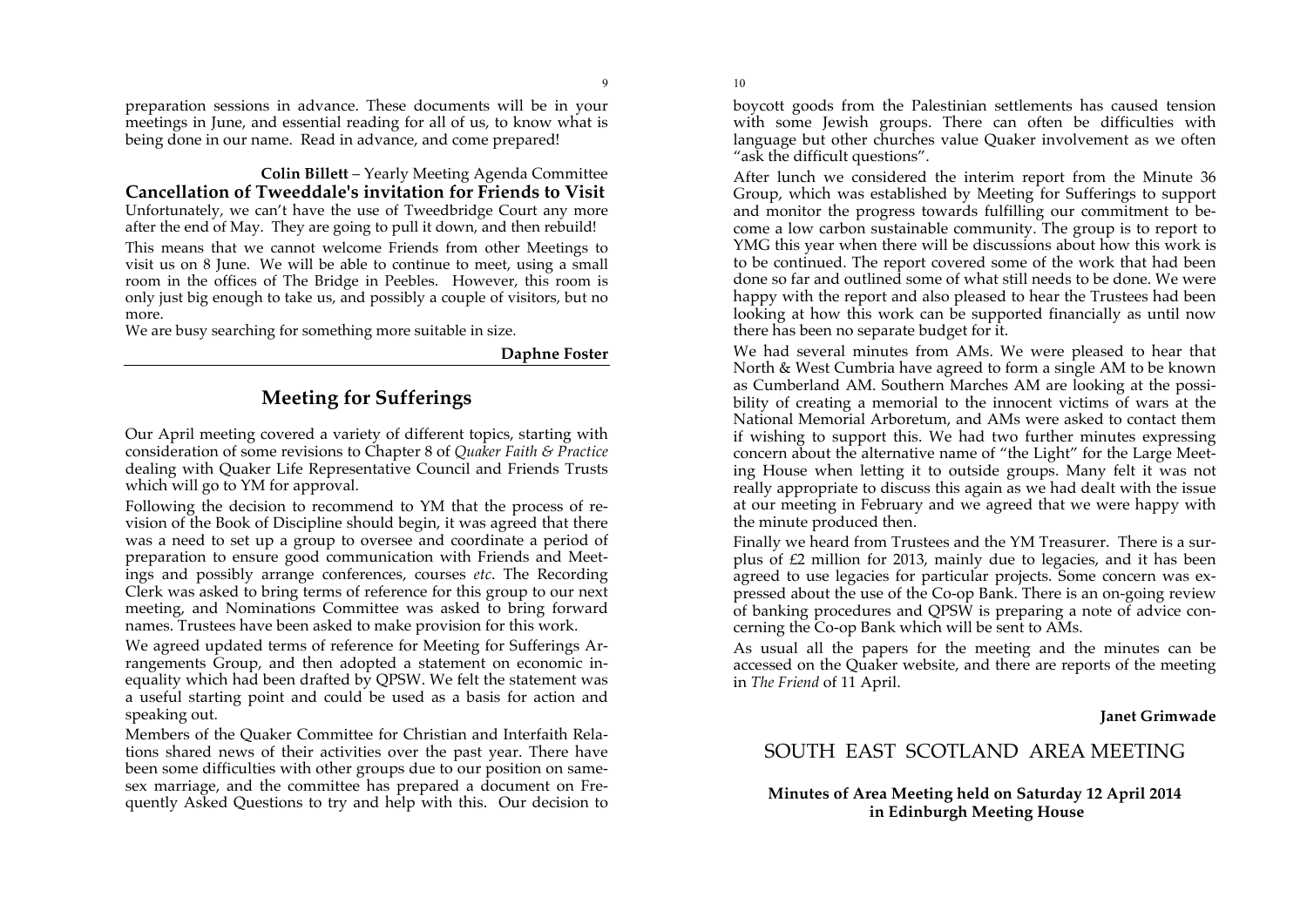#### **2014/04/01 Worship**

During opening worship, *Quaker Faith & Practice* extract 25.02 was read to us. Written in 1988, this reminds us of the environmental crisis facing the world, that it is the poor who will suffer first and that we have responsibility to take positive action to address the crisis.

#### **2014/04/02 Introductions**

We have ensured those present know each other's names and meetings. The attendance will be recorded in the concluding minute.

#### **2014/04/03 Minutes of our last meeting**,

held 23 February 2014 at the Open Door, South Edinburgh, have been signed and entered in the minute book.

#### **2014/04/04 Matters arising**

Further to minute 2014/02/14d, our clerk has arranged for Rhiannon Grant to lead a day workshop at Edinburgh Meeting House on Saturday 18 October 2014 (10 am to 4 pm). The title is '*Or Whatever You Call It – Quakers Naming the Mystery'.* Rhiannon has been doing research at the University of Leeds into British Quakers' use of language.

#### **2014/04/05 The Ground Beneath Our Feet**

Further to our decision minuted in 2013/12/08 to support Jane Pearn's application for a QPSW relief grant to support the work of the Mines Advisory Group (MAG) in Sri Lanka, Jane has given us a presentation on that work.

Jane has been involved with the work of MAG, mainly in Cambodia, for the past fifteen years. MAG was founded 25 years ago and is now based in Manchester. Jane sees its work being often for the forgotten people of forgotten wars. Many states and people are affected, with more than 3,600 killed or maimed by mines each year.

Jane vividly illustrated her talk with photographs, statistics and samples of actual mines. MAG has 2,500 staff worldwide, mostly local people, with a small team of international staff, and has worked in forty countries, clearing huge areas of land in these countries. It also works to take light arms out of use. Jane has shared with us more detail of what has happened since in Cambodia, the country where MAG works which she knows best. The United States started a secret bombing campaign there in 1968, which was followed by the Khmer Rouge period (1975-1998). Jane graphically illustrated the difference which MAG's work is able to make to family and village life there. MAG has a flexible approach, adopting new technology as it is developed and using techniques appropriate to each task.

We are very grateful to Jane for sharing with us so powerfully the work of MAG and her own dedicated support of it.

#### **2014/04/06 Report from Meeting for Sufferings**

Janet Grimwade has reported on the Meeting for Sufferings held on 5 April. Main items included:

- o the preparation work that is needed to reach a decision at Britain Yearly Meeting 2014 on the revision of our Book of Discipline;
- o a statement from Quaker Peace and Social Witness on government cuts;
- o the interim report of the 'Minute 36 Group' on the Canterbury Commitment, again in preparation for Yearly Meeting Gathering.

It was noted that a new Area Meeting has been established, Cumberland AM, a merger of two existing AMs and that Southern Marches Area Meeting is seeking to establish a memorial to non-combatant victims of war at the National Memorial Arboretum.

We thank Janet for her report and note that it will be published in *Sesame*.

#### **2014/04/07 Sustainability**

#### **a) Our Yearly Meeting's Canterbury Commitment**

Don Stubbings and Rachel Fitzgerald have reported on a conference held last month at Swanwick to share the progress of our Yearly Meeting's commitment to become a

12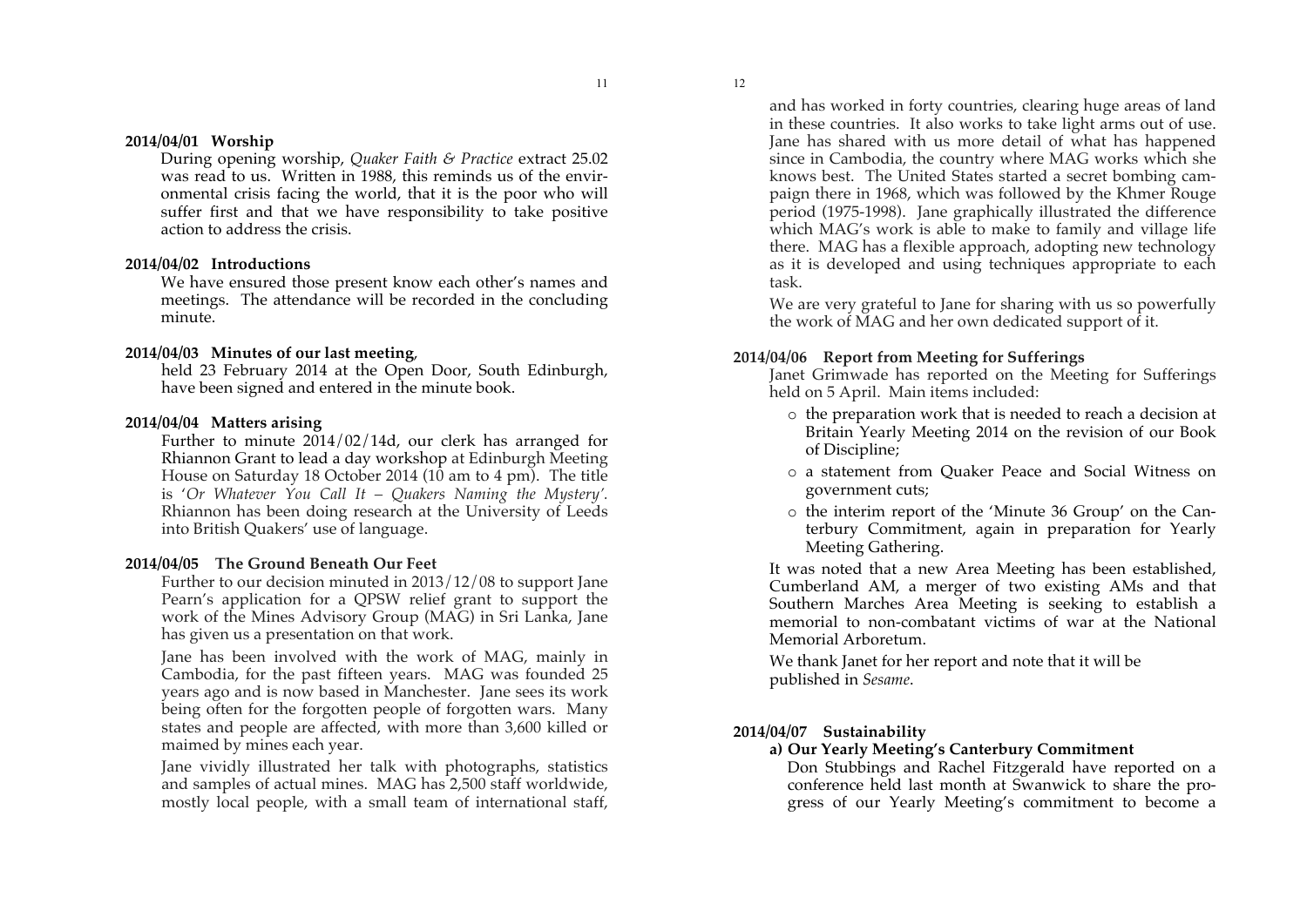13

sustainable community and to explore taking that commitment forward.

Don first shared with us a brief response to the conference from David Somervell (South Edinburgh LM), who also attended. David found much of the work of Quaker Peace & Social Witness in this area to be really inspiring. Don was impressed by a report\* which has shown that it is technically possible to reduce carbon emissions to zero and greatly reduce energy consumption in a number of significant areas. The BYM Canterbury Commitment group has been supported by Quaker Peace and Social Witness but has no separate budget.

#### *(\* 'Zero Carbon Britain: Rethinking the Future' is the third report from the Zero Carbon Britain project; it be found by entering its title in an internet search engine.)*

Rachel said she found the conference 'discombobulating' but came away with a strong sense that we need to concentrate on the positive. How can we live joyfully and creatively while learning to live more simply? It is about building the power for change from within and between; changing the power from above will follow. She warmed to Gill Westcott's belief that growth is not necessary; we can reduce GDP while increasing well-being. Rachel was also impressed by a presentation on the Lancaster Co-housing Scheme.

Don told us that BYM Trustees have divested from two fossil fuel companies. The Quaker Council for European Affairs (QCEA) is making submissions to the European Union on moving to a sustainable future, while the Quaker United Nations Office (QUNO) is looking at the impact of climate change on people's lives. We were referred back to Minute 23 of the same Canterbury Yearly Meeting concerning the renewal of our testimonies to truth, justice, integrity and equality in this context.

We were referred back to two of our own minutes: Minute 1 of March 2012, which set up a small group to take the Canterbury Commitment forward, and Minute 2 of January 2013, which set up a group to take forward our concern on economics. The suggestion was offered that it would be helpful to bring the work of these two groups together to form a joint Social Responsibility Group. We will return to this suggestion at our next meeting.

We then spent a short time in small groups sharing positive steps we have taken and could take, prompted by a flipcharted suggestions list. This is on-going work and we are grateful to Rachel and Don for encouraging us to take it forward at both individual and corporate levels.

## **b) Our Area Meeting Policy for Sustainability**

Don Stubbings, who drafted a new Sustainability Policy for the Area Meeting has reported to us on the consultation process on the draft policy. We agree to adopt this policy and thank Don for his work on it.

## **2014/04/08 Financial update**

Mark Hutcheson, our Treasurer, has reported on the Area Meeting's current financial position. He told us that at 31 December 2013 approximately £75k was held in bank accounts, though some of this was committed. We anticipate receipt of around £25k in Gift Aid for 2012 and 2013, and around £25k in VAT refunds on refurbishment work. Immediate priorities are to rebuild reserves (to a minimum of 6 months operating costs) and fully to reinstate our contribution to Yearly Meeting funds.

Since the start of 2014 one major loan has been repaid and two smaller loans converted to donations. Payment has been made for capital works on both the kitchen and the windows at 7 Victoria Terrace.

The appeal for 2014 has been distributed and Friends are asked to complete Gift Aid certificates where appropriate. Mark thanks his treasurership team members of Ann Forsyth and Henry Thompson, our accountant, Heather Hartman and John Phillips, clerk of AM Trustees. We thank Mark for his report and for all his work on our behalf.

## **2014/04/09 Appointments**

a) Our nominations committee has offered us the following names for appointment:

To serve from April 2014 to the end of March 2017 as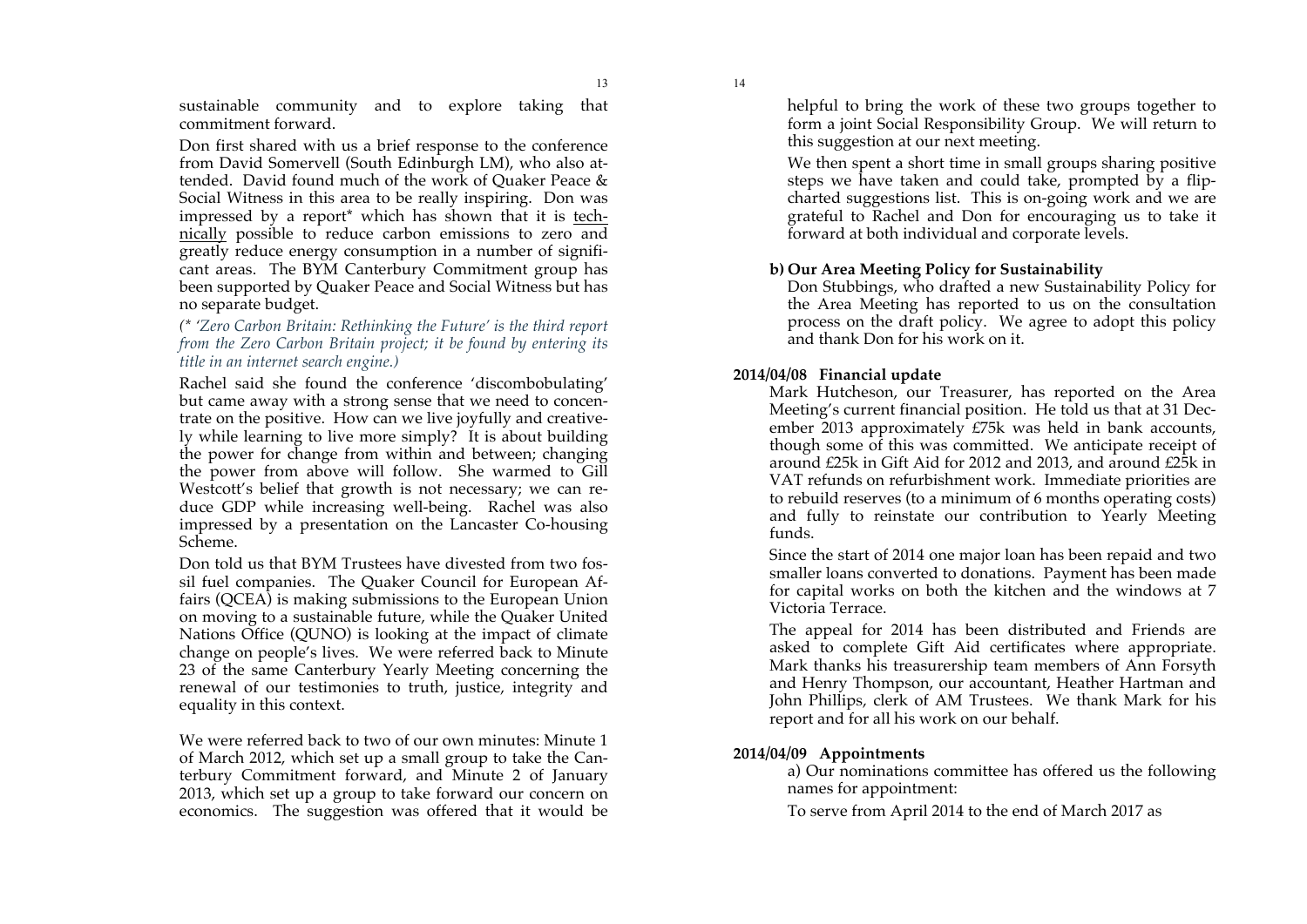**Elder –** Madeline Patterson,

**Overseer -** April Middleton and Margaret Mortimer **Health & Safety Adviser** – Andrew Hajducki **Window Display (Edinburgh QMH)** - Tony Peach To serve from April 2014 to the end of March 2016 as **Elder –** Kim Smith

**Overseer -** Mary Jane Elton We appoint these Friends as shown above.

b) We agree to release Marion Grothey from service as an overseer at her request. We note that Margaret Mortimer (elder) and Megan Davies (overseer) have also finished their appointments and we thank all three for their service to the Area Meeting.

#### **2014/04/10 Membership matters**

We have received a request for the transfer of Bob Harwood's membership from South East Scotland to Sussex East Area Meeting and we ask Sue Sierra, our Assistant Clerk (membership) to send the necessary certificate.

#### **2014/04/11 Notice of intention to marry**

Our Registering Officer has informed us of the intention of **Anna Mitchell and Brian Cleland** (neither of whom is at present in membership) to marry under the care of Friends at Comrie Croft in Perthshire, on Thursday 28 August 2014. A meeting for clearness has been held. Joyce Taylor, Registering Officer for East Scotland, has been informed and has agreed for the wedding to take place in her area under the care of our Area Meeting.

#### **2014/04/12 Supporting each other in the Area Meeting**

Area Meeting Elders have initiated a programme to encourage each other and all members and attenders to participate from time to time in meetings for worship other than their home meeting. We welcome this and encourage Friends to take part. We note also that AM Elders are supporting Central Fife Local Meeting at a time when, through the loss of several members, it is in need of such support. We

understand that Marilyn Higgins (convener of AM Elders) has put work into helping people prepare for their visits to Meetings and thank her for this. This has been published in *Sesame*.

As part of this endeavour to support each other and build the community of the Area Meeting, we have been asked whether it would be helpful to receive periodic reports on the life of each Local Meeting in the course of the cycle of Area Meetings. We have heard that this practice has been successful in Meetings elsewhere and that smaller Local Meetings value support from Elders' visits.

We note that we should do this in a way which does not burden smaller Meetings. The process should encourage reflection on the life of the Meeting, which should be a helpful process. We agree to decide at our next meeting which Local Meeting should start this process.

#### **2014/04/13 Towards a Quaker View of Mental Health**

Megan Davies has represented us at a conference on this theme organized in Friends House by staff of The Retreat. Over 100 Friends attended.

The conference was asked, 'What would characterize a specifically Quaker approach to mental health?' Support for mental health services has been disproportionately cut while mental health issues are the greatest cause of absence from work. Our testimony to equality and truth is at the heart of the Quaker approach and we must bear in mind that mental health issues affect a proportion of our members and attenders and sometimes the life of our Meetings. The Quaker Life Network includes a mental health group. Developing such networks will be valuable.

An informal mental health group existed here for a short time after a visit to the Area Meeting from a representative of The Retreat. We have been reminded that physical health and mental health issues require very different approaches and that we all need sensitive awareness and understanding of how to support those suffering from mental ill health.

We ask Megan to send her report to AM Overseers and to publish it in *Sesame*. We encourage those who share this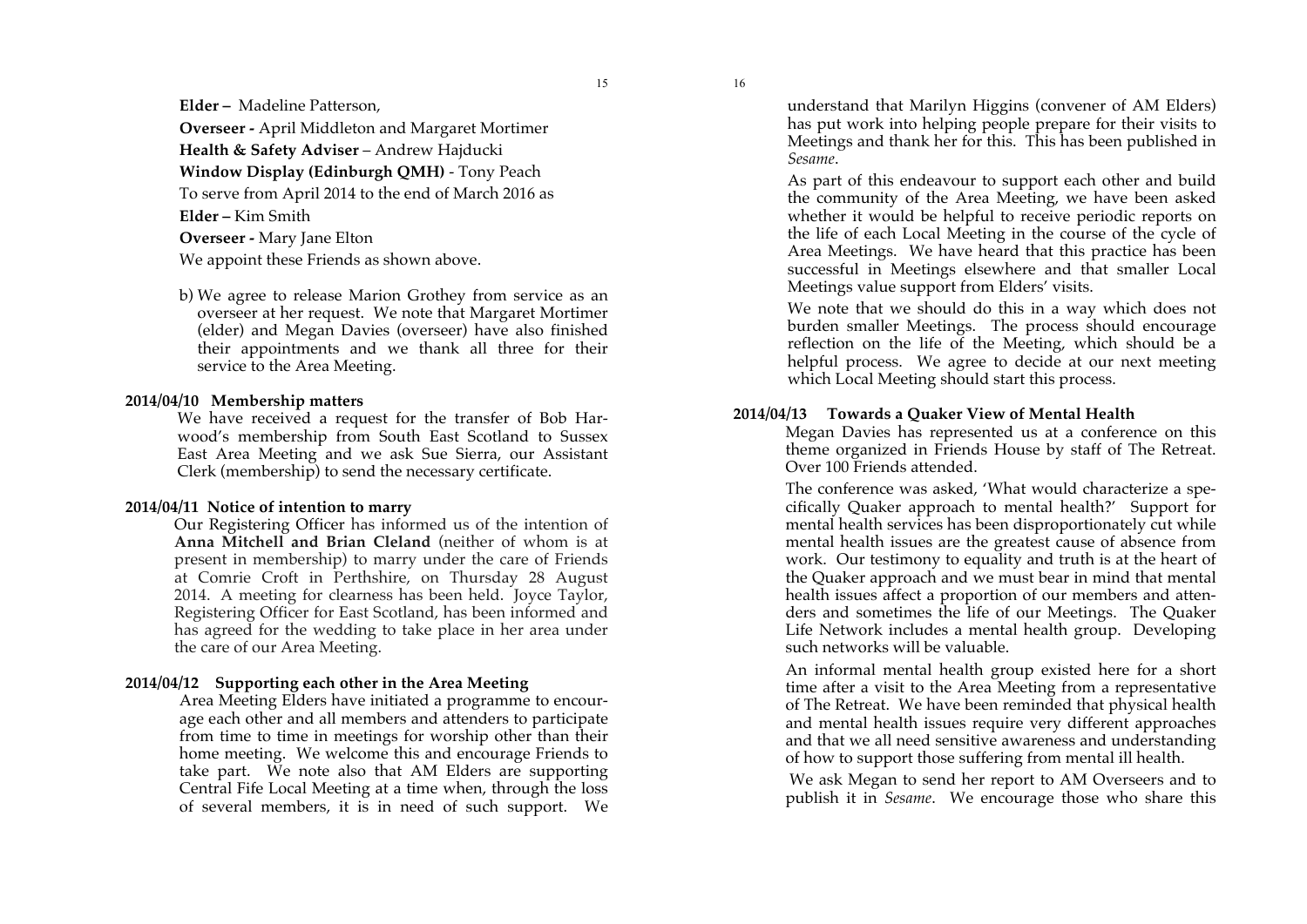17

concern to network and to come back to Area Meeting if they feel further support would be helpful.

#### **2014/04/14 Dates for General Meeting and Area Meeting 2015-16**

We agree to the dates and venues proposed for General Meeting for Scotland as listed here:

 **2015** 7 March, *East;* 6 June, *North;* 12 September, *West;* 14-15 Nov., *South East*

**2016** 5 March, *East.*

We have received the following suggested dates and venues for our Area Meeting for the same period and will return to these after time for appropriate consultation. *(N.B. list corrected from that on AM agenda)*

| 2015 | 11 Jan, 2 pm     | South Edinburgh   |
|------|------------------|-------------------|
|      |                  | (already agreed)  |
|      | 28 Feb, 11 am    | Central Edinburgh |
|      |                  | (already agreed)  |
|      | 18 Apr, 2 pm     | Central Fife      |
|      | 30 May, 11.30 am | Kelso             |
|      | 12 July, 2 pm    | South Edinburgh   |
|      | 29 August, 2 pm  | East Lothian      |
|      | 24 Oct, 11 am    | Central Edinburgh |
|      | 28 Nov, 2 pm     | Central Edinburgh |
| 2016 | 10 Jan, 2 pm     | South Edinburgh   |
|      | 27 Feb, 11 am    | Central Edinburgh |
|      |                  |                   |

## **2014/04/15 Provision of** *Quaker Faith and Practice* **in hospitals**

Lin Murison has reported that there is no longer a copy of *Quaker Faith & Practice* in the Sanctuary at the Edinburgh Royal Infirmary. Marilyn Higgins, convener of AM Elders, has met with Sandy Young, the person responsible for oversight of spiritual and faith provision in NHS Lothian, who is more than happy to place copies of *QFP* in hospitals where there is suitable provision. Marilyn has given him copies for the ERI and the Hospital for Sick Children. He would be happy to put three other copies at: St John's Livingston, the Western General and Royal Edinburgh Hospitals, which are the other Lothian hospitals that have quiet rooms or chapels of some sort and that kind of material out and is willing to buy replacements if any of them is 'borrowed'.

We agree to give further copies of *Quaker Faith and Practice* to NHS Lothian for this purpose and thank Marilyn Higgins for taking the initiative on our behalf. We also ask Jane Pearn to place a copy, on our behalf, in Borders General Hospital and Laurie Naumann to investigate the hospitals in the Central Fife area with this in mind.

## **2014/04/16 Festival charities**

John Fitzgerald, convener of our Festival Committee has reminded us that it has been our practice to give part of the proceeds of our Festival Fringe activities each year to two charities outwith the Area Meeting and usually to give to each such charity for three consecutive years. The Refugee Survival Trust will continue for 2014 but the Quaker Bolivia Link has come to the end of its triennium. The Committee recommends that this year the successor charity should be one concerned with the clearance of unexploded ordnance in previous war zones and suggests the Halo Trust.

John has made clear that the Mines Advisory Group (MAG) was also considered, and that the decision to propose the Halo Trust was a marginal one. In view of our strong connections with MAG and aware that our endorsement of a bid for grant aid to it should be more than just 'rubberstamping', some in the meeting have felt this would be a preferred charity.

We agree to support the Refugee Survival Trust and MAG in 2014. We thank the Festival Committee for bringing this to us.

## **2014/04/17 AOCB**

We have received reports on the QPSW Annual Conference, held at Swanwick last month, from Frances Fimister and Tony Carter, both attenders at Central Fife LM. We ask for these to be published in *Sesame*.

## **2014/04/18 Correspondence and notices**